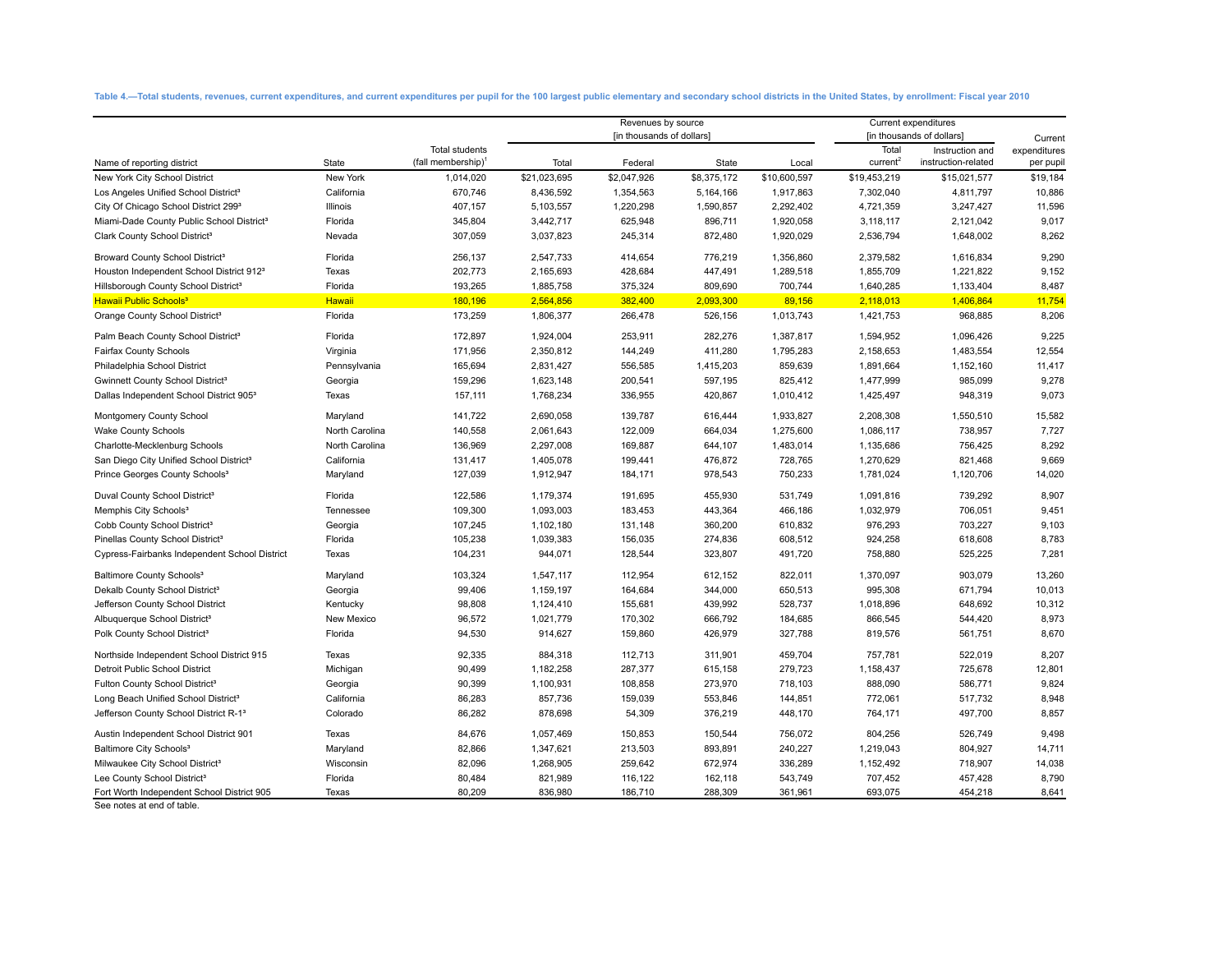**Table 4.—Total students, revenues, current expenditures, and current expenditures per pupil for the 100 largest public elementary and secondary school districts in the United States, by enrollment: Fiscal year 2010 Table 4.——Continued**

|                                                          |                |                                | Revenues by source                                     |         |         | Current expenditures |                      |                     |              |
|----------------------------------------------------------|----------------|--------------------------------|--------------------------------------------------------|---------|---------|----------------------|----------------------|---------------------|--------------|
|                                                          |                |                                | [in thousands of dollars]<br>[in thousands of dollars] |         |         | Current              |                      |                     |              |
|                                                          |                | Total students                 |                                                        |         |         |                      | Total                | Instruction and     | expenditures |
| Name of reporting district                               | State          | (fall membership) <sup>1</sup> | Total                                                  | Federal | State   | Local                | current <sup>2</sup> | instruction-related | per pupil    |
| Denver School District 1 <sup>3</sup>                    | Colorado       | 77,267                         | 957,203                                                | 129,150 | 266,939 | 561,114              | 767,270              | 468,411             | 9,930        |
| Prince William County Schools                            | Virginia       | 76,861                         | 915,139                                                | 82,062  | 349,060 | 484,017              | 783,057              | 503,294             | 10,188       |
| Fresno Unified School District <sup>3</sup>              | California     | 75,468                         | 742,921                                                | 140,326 | 493,215 | 109,380              | 711,048              | 479,652             | 9,422        |
| Nashville Davidson County Schools <sup>3</sup>           | Tennessee      | 75,080                         | 764,185                                                | 108,342 | 212,066 | 443,777              | 741,411              | 485,503             | 9,875        |
| Anne Arundel County Schools <sup>3</sup>                 | Maryland       | 74,776                         | 1,063,940                                              | 65,752  | 367,395 | 630,793              | 951,654              | 641,805             | 12,727       |
| <b>Guilford County School</b>                            | North Carolina | 72,758                         | 1,009,769                                              | 97,842  | 347,915 | 564,012              | 653,002              | 418,913             | 8,975        |
| Brevard County School District <sup>3</sup>              | Florida        | 72,412                         | 666,690                                                | 95,693  | 252,241 | 318,756              | 578,816              | 399,955             | 7,993        |
| Virginia Beach City Schools                              | Virginia       | 71,182                         | 792,169                                                | 85,383  | 331,704 | 375,082              | 730,813              | 493,999             | 10,267       |
| Greenville County School District <sup>3</sup>           | South Carolina | 70,969                         | 673,631                                                | 88,847  | 314,960 | 269,824              | 545,627              | 344,119             | 7,688        |
| Fort Bend Independent School District 907                | Texas          | 69,374                         | 624,727                                                | 71,085  | 215,003 | 338,639              | 542,384              | 374,230             | 7,818        |
| <b>Granite School District</b>                           | Utah           | 68,807                         | 495,657                                                | 77,873  | 264,637 | 153,147              | 418,979              | 291,369             | 6,089        |
| Davis County School District                             | Utah           | 67,999                         | 474,874                                                | 57,424  | 262,994 | 154,456              | 394,326              | 265,740             | 5,799        |
| Mesa Unified School District                             | Arizona        | 67,471                         | 591,990                                                | 94,625  | 260,949 | 236,416              | 539,066              | 324,680             | 7,990        |
| Pasco County School Board <sup>3</sup>                   | Florida        | 67,147                         | 651,244                                                | 99,204  | 296,876 | 255,164              | 573,182              | 371,789             | 8,536        |
| North East Independent School District 910               | Texas          | 65,498                         | 683,474                                                | 75,607  | 193,738 | 414,129              | 559,027              | 383,169             | 8,535        |
| Washoe County School District <sup>3</sup>               | Nevada         | 64,838                         | 627,168                                                | 63,239  | 232,018 | 331,911              | 555,778              | 347,622             | 8,572        |
| Alpine School District                                   | Utah           | 64,718                         | 446,011                                                | 53,525  | 250,771 | 141,715              | 357,792              | 259,637             | 5,528        |
| Seminole County School District <sup>3</sup>             | Florida        | 64,457                         | 567,234                                                | 74,212  | 231,764 | 261,258              | 509,841              | 343,838             | 7,910        |
| Arlington Independent School                             | Texas          | 63,487                         | 562,510                                                | 103,956 | 189,902 | 268,652              | 496,792              | 349,260             | 7,825        |
| El Paso Independent School District 902                  | Texas          | 63,378                         | 646,198                                                | 137,988 | 316,859 | 191,351              | 573,452              | 396,438             | 9,048        |
| Aldine Independent School District 902                   | Texas          | 62,792                         | 619,523                                                | 126,579 | 300,267 | 192,677              | 543,076              | 358,505             | 8,649        |
| Mobile County School District                            | Alabama        | 62,767                         | 592,058                                                | 117,344 | 308,995 | 165,719              | 547,348              | 339,305             | 8,720        |
| Elk Grove Unified School District <sup>3</sup>           | California     | 62,483                         | 542,045                                                | 60,553  | 368,985 | 112,507              | 524,393              | 359,161             | 8,393        |
| Volusia County School District <sup>3</sup>              | Florida        | 62,306                         | 618,315                                                | 97,893  | 201,234 | 319,188              | 520,768              | 338,848             | 8,358        |
| Loudoun County Schools                                   | Virginia       | 60,003                         | 888,639                                                | 35,587  | 173,943 | 679,109              | 721,899              | 496,155             | 12,031       |
| Douglas County School District Re 1 <sup>3</sup>         | Colorado       | 59,932                         | 592,289                                                | 15,508  | 263,765 | 313,016              | 468,266              | 299,010             | 7,813        |
| Chesterfield County Schools                              | Virginia       | 59,509                         | 600,235                                                | 66,045  | 269,175 | 265,015              | 533,877              | 361,502             | 8,971        |
| Katy Independent School District 914                     | Texas          | 59,078                         | 578,558                                                | 54,058  | 199,095 | 325,405              | 470,162              | 316,356             | 7,958        |
| Garland Independent School District 909                  | Texas          | 57,861                         | 523,656                                                | 76,285  | 258,508 | 188,863              | 448,898              | 303,728             | 7,758        |
| Santa Ana Unified School District <sup>3</sup>           | California     | 56,937                         | 549,756                                                | 95,127  | 326,054 | 128,575              | 487,978              | 334,383             | 8,570        |
| Knox County School District                              | Tennessee      | 56,758                         | 492,878                                                | 57,781  | 156,058 | 279,039              | 447,230              | 314,004             | 7,880        |
| <b>Boston City School</b>                                | Massachusetts  | 55,371                         | 1,219,110                                              | 124,894 | 334,347 | 759,869              | 1,061,414            | 717,468             | 19,169       |
| Tucson Unified School District 1                         | Arizona        | 55,369                         | 520,089                                                | 93,748  | 199,381 | 226,960              | 461,316              | 249,573             | 8,332        |
| San Antonio Independent School District 907 <sup>3</sup> | Texas          | 55,327                         | 579,836                                                | 156,988 | 262,620 | 160,228              | 494,918              | 327,438             | 8,945        |
| San Francisco Unified School District <sup>3</sup>       | California     | 55,140                         | 691,374                                                | 81,347  | 144,206 | 465,821              | 573,570              | 384,228             | 10,402       |
| Plano Independent School District 910                    | Texas          | 54,939                         | 606,356                                                | 47,204  | 85,211  | 473,941              | 458,675              | 323,213             | 8,349        |
| San Bernardino City Unified School District <sup>3</sup> | California     | 53,837                         | 649,434                                                | 100,616 | 496,658 | 52,160               | 519,942              | 329,240             | 9,658        |
| Capistrano Unified School District <sup>3</sup>          | California     | 53,381                         | 392,522                                                | 29,937  | 87,127  | 275,458              | 383,568              | 270,290             | 7,185        |
| <b>Cumberland County School</b>                          | North Carolina | 53,035                         | 531,596                                                | 85,256  | 264,619 | 181,721              | 455,003              | 314,280             | 8,579        |
| Columbus City School District                            | Ohio           | 52,810                         | 946,466                                                | 145,476 | 325,765 | 475,225              | 723,365              | 440,159             | 13,698       |

See notes at end of table.